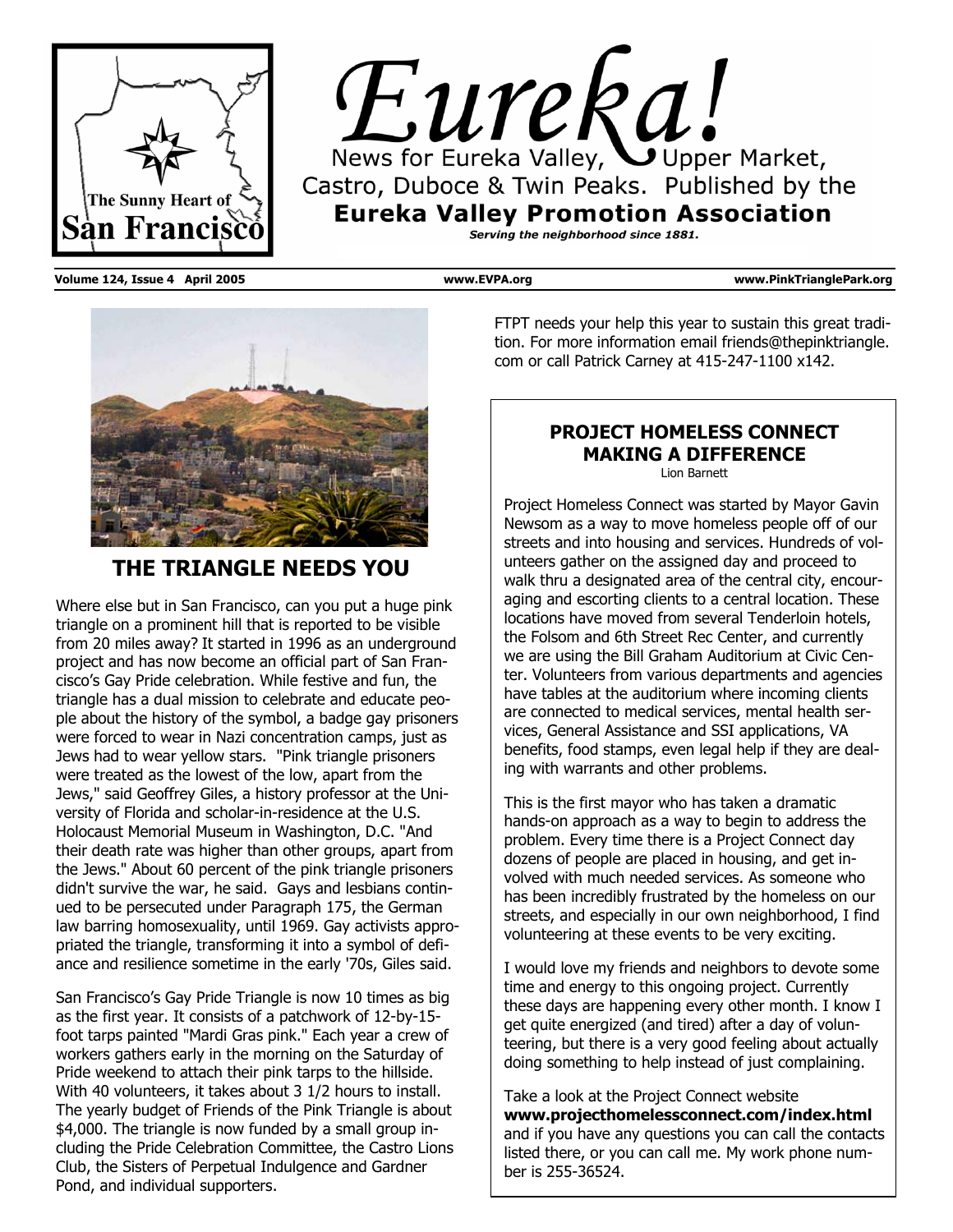### **EVPA PROCLAIMATIONS ACCEPTING NOMINATIONS!!!!**

EVPA Proclamations are awarded to businesses and individuals who have been nominated by the EVPA membership as deserving of recognition for their contributions to the neighborhood. EVPA members can nominate businesses or individuals by emailing or talking to an EVPA board member, who will then bring that nomination to the board. The EVPA board will bring no more than five (is it five or is it three now?) nominations to the EVPA general membership, who will vote to award one deserving recipient. The EVPA Proclamations are awarded once per quarter (i.e. four times per year).

Since EVPA began recognizing deserving members of our neighborhood, seven Proclamations have been awarded. The first round of awards recognized three recipients each in the third and fourth quarter of 2004 (a subsequent motion passed by the EVPA membership limited the number of awards to one per quarter beginning in 2005).

The list of recipients recognized with an EVPA Proclamation are:

EVPA Member and Pink Triangle Park Volunteer: **Diane Nutting** Local specialty grocer: **Ferrari Foods** Local destination and landmark: **The Castro Theater** Coordinator of the EVPA Volunteers at the Castro Street Fair: **Adam Hagen** SFPD Police Officer: **Lisa Frazer** San Francisco Patrol Special Police Officer: **Jane Warner** Rose expert and Pink Triangle Park Supporter: **Greg Lowrey**

The next round of nominations are being accepted now for the June 2005 award recipient. Please email EVPA or talk to a board member to nominate the next deserving recipient.

# **EVPA MEMBERS CONTINUE TO SERVE AT CITY HALL**

Supervisor Bevan Dufty has appointed EVPA member Rick Galbreath to the Arts Task Force. The Arts Task Force is established to publicly discuss, investigate and make recommendations to update or restructure the various elements of the City's agencies, programs and policies concerning the arts in San Francisco.

Participating in the arts from an early age, Rick initially majored in music in college before receiving his B.A. in Government from the University of Texas. Combining his love for the arts with political activism, Rick joined the Gay Mens Chorus of Los Angeles where he served as a singing member, Executive Director and Board Member from 1988 until moving to San Francisco in 1997. He currently sings with the San



Francisco Symphony Chorus while remaining politically active, most recently directing the field campaign for the "Yes on A" supportive and affordable housing bond measure Of November, 2004.

With an ongoing interest in City Hall, Rick regularly attends Board, Committee and Commission hearings and caught the attention of Supervisor Dufty while both were making comments before the Entertainment Commission to inquire whether he had already made his District 8 appointment to the task force. Supervisor Dufty, familiar with Rick's continuous involvement in and around City Hall, invited Rick to submit his resume for consideration and subsequently made the appointment.

"I am excited at the prospect of serving my community and really thrilled by this, my first, appointment. To be able to combine my love of the arts with my expertise in government is a great opportunity for which Supervisor Dufty has my sincere thanks," remarked Rick.

Rick joins our own former president, Gustavo Serina, in public service as EVPA members continue to serve the City on various boards and commissions. Those interested in volunteering can find the vacancy notices at: http://www.sfgov.org/site/bdsupvrs\_index.asp?id=4386.

### **Minutes of the General Membership Meeting**

Castro Meeting Room, 501 Castro Street, San Francisco

By: Frank Weiss, Secretary Date: March 17, 2005 Start Time: 7:30PM End Time: 8:33PM Number in Attendance: 22 Number of Voting Members: 20

**Motion #1:** Approval of February 2005 General Membership Meeting minutes. Moved and seconded. Motion carried.

**Motion #2:** Approval of \$200 expense for publication of April issue of Eureka newsletter. Moved and seconded. Motion carried.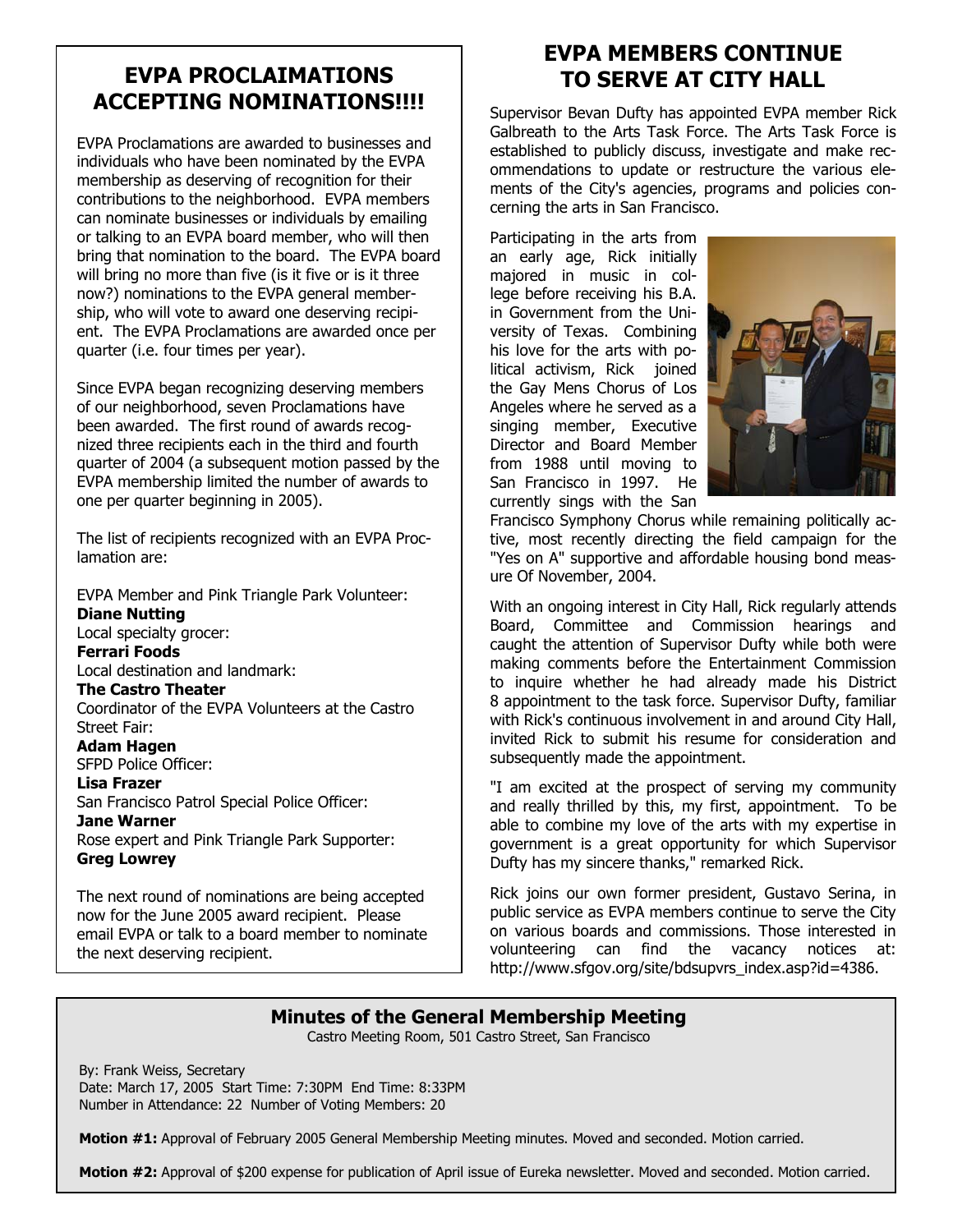

An official selection of the San Francisco International Film Festival, PURSUIT OF EQUALITY will make its premiere on Sunday, April 24, at the Castro Theatre at 6:30PM. This emotionally charged film puts a face on American citizens who strive for equality and for their marriages to be accepted by the rest of the nation. Given historic access, the filmmakers, even before the press is aware, invite the audience to witness as the first same-sex couple exchange their vows and ignite the most controversial civil rights topic in recent history.

**Purchase tickets by calling (925-866-9559) or visiting www.sfiff.org. Learn more and watch trailer by visiting www.pursuitofequality.com.** 



## **Custom Services**

**Install Shelving** Make a Door Fit Pack Things to Ship **Small Carpentry Jobs** Organize Your Storage Assemble Kit Furniture

Some Plumbing/Electric Restore/Install Artwork **Build Bookcase to Fit Consumer Advice Short Notice Jobs** Organize a Move

**Bob 336-7330** bob@bobburnside.com



Want to clean up our neighborhoods? Green the City? Help solve homelessness, and promote sensible housing policy?



Join SF's grass-roots quality of life group! free to join: www.plancsf.org

### ADAM HAGEI HOMES . CONDOMINIUMS . INVESTMENT PROPERTIES For any EVPA members or member referrals-5% of my commission donated to EVPA.

Office Phone: 415-447-8764 E-mail: adam.hagen@cbnorcal.com

YOUR NEIGHBORHOOD REALTOR YOUR NEIGHBORHOOD RESOURCE



**2362 Market Street**